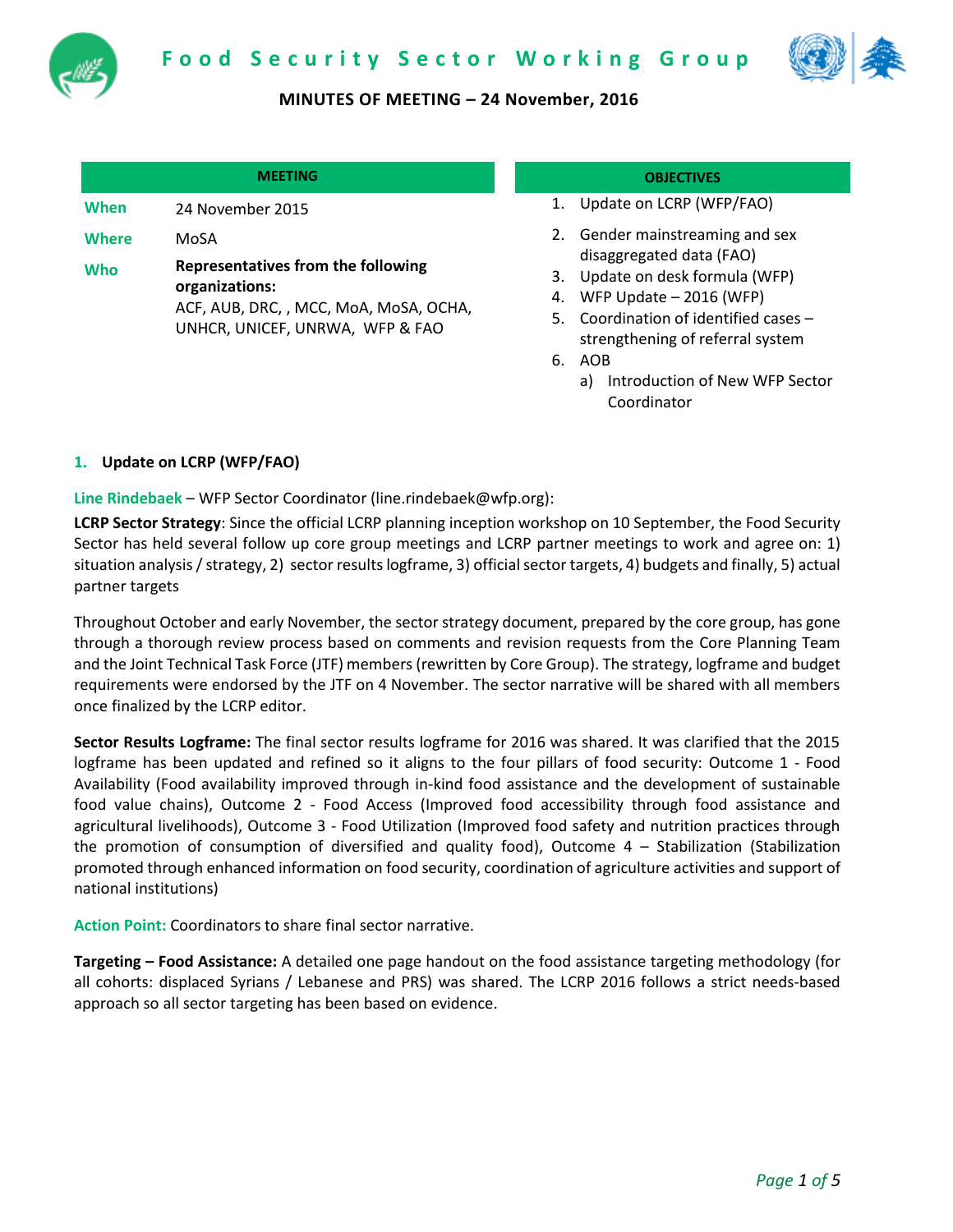



| <b>Cohort</b>           | <b>Target (individuals)</b> |
|-------------------------|-----------------------------|
| <b>Syrian Displaced</b> | 830,320                     |
| Lebanese                | 62,000                      |
| <b>PRS</b>              | 42,000                      |
| Total                   | 934,320                     |

*A quick overview of the numbers of each population group the sector is targeting agreed with LCRP partners in October. For details please refer to the Logframe document, which includes additional sheets on targeting methodology.*

Specifically for cash based transfers for food (Outcome 2: Promote food Access - OUTPUT 2.1: Improve direct access to food), the actual targets submitted on Activity Info by LCRP partners appealing for 2016, more or less matches the official sector targets agreed in October (overall and by governorate) for all cohorts. However, there is minor under / over targeting: for Syrians the number is too low but for PRS and Lebanese, the actual targets are a little higher which will allow for possible gap-filling. It was reiterated that coordination with WFP (on Syrian displaced), NPTP/MOSA (on Lebanese) and UNWRA (on PRS/PRL) should take place to avoid duplication and overlaps.

For in kind food assistance such as food parcels, community kitchens and hot meals (OUTCOME 1: Promote Food Availability - OUTPUT 1.1: In Kind Food Assistance) the targets submitted by appealing partners on Activity Info, were significantly higher than the official targets due to inclusion of "seasonal or one off" additional activities, which provides food parcels for e.g. Ramadan or winterization. It was agreed to distinguish between "regular" from the "additional" targets which is also explained in the sector narrative. Coordination of in kind assistance should also take place – both at central level both also at field level. For winter and Ramadan, the sector will also coordinate with BA WG.

It was emphasized that many new partners are appealing under LCRP 2016 demonstrating coordination with other sectors and the sector aim to improve inclusiveness.

# **Pardie Karamanoukian**: FSS IM Focal Point (**Pardie.Karamanoukian** @fao.org):

**Targeting – Non Food Assistance:** A brief overview of the sector non-food assistance targeting for next year was provided.

Output 1.2: The targets submitted by partners on Activity Info, were higher than the targets set by the sector. The higher partner targets is explained by the aggregation of the different activities that could target the same farmer. It was decided to keep the sector targets as set.

Output 2.2: the targets submitted by partners on Activity Info were higher than those set by the sector, and the reason behind this difference was the addition of an activity based on partners request in the partners appeal database. It was agreed to increase the sector target from 150 to 500 institutional sites assisted/created.

Output 3.1: Partners submitted higher targets on this output, specifically for displaced Syrians, as the sector has set its targets based on the previous knowledge in partners interest in similar activities. It was decided to leave the targets as set by the sector, due to the fact that the activities are new to the sector and will be tested during 2015-2016.

# **2. Gender mainstreaming and sex disaggregated data (FAO)**

Zeina Abdel Khalek, a consultant with FAO, presented the preliminary results of reviewing gender segregated data in agriculture in addition to a successful example in Lebanon, the Gender Mainstreaming strategy of MoSA.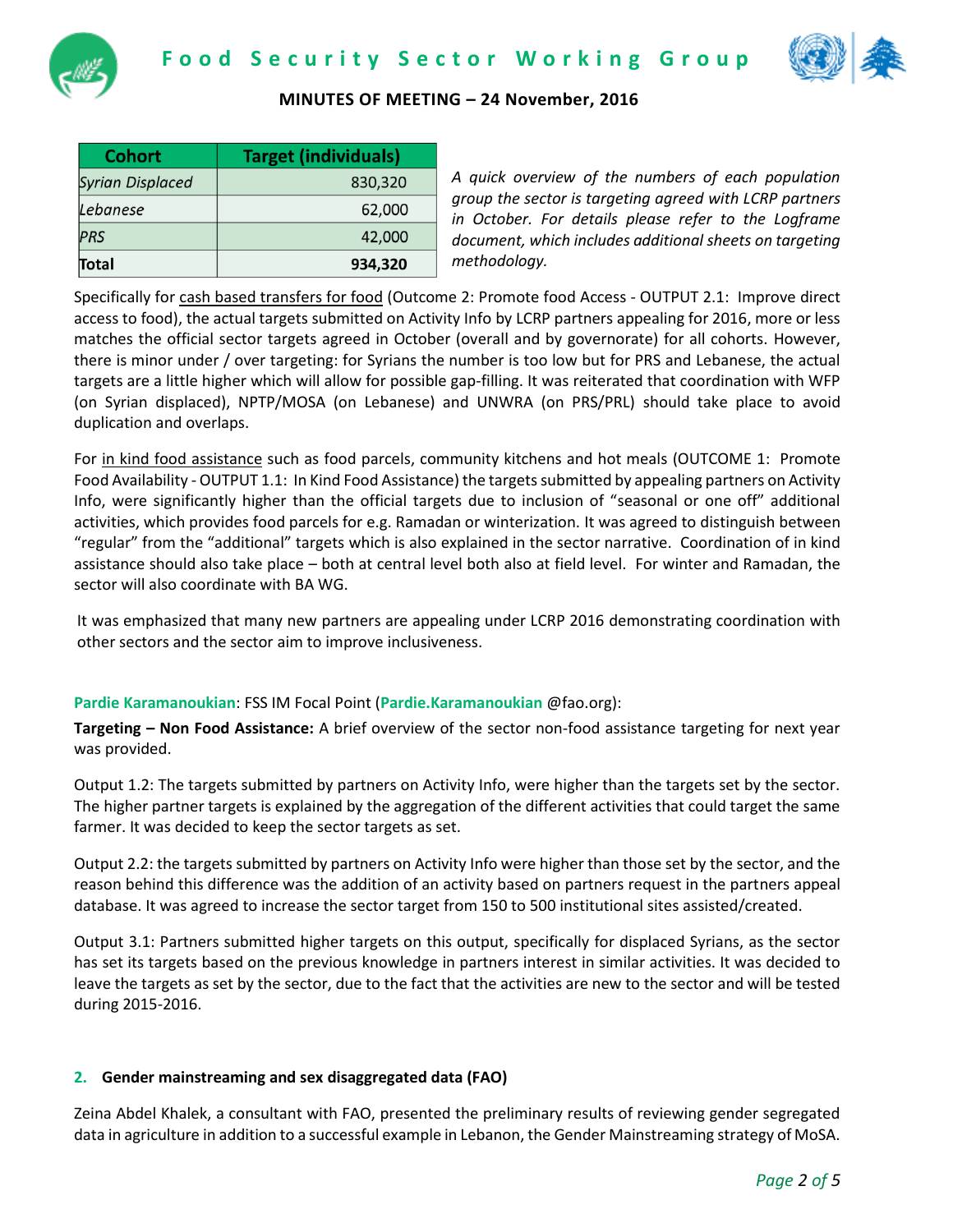

For any inputs or questions[: abdelkhalik\\_zeina@hotmail.com](mailto:abdelkhalik_zeina@hotmail.com)

# **3. Update on Desk Formula (WFP)**

Paola Cadoni, Head of VAM [\(paola.cadoni@wfp.org\)](mailto:paola.cadoni@wfp.org): HH Profiling is conducted through joint interagency HH visits, and questionnaire. Since January 2015 over 90,000 HHs were visited (Nov 2015), with an average of approx. 10,000 HH visits/month. HH data are uploaded on UNHCR RAIS.

Eligibility for WFP assistance is based on a scoring system assessing vulnerability to food insecurity. Global vulnerability score takes into consideration 8 sector specific criteria (food security, shelter, WASH, education, health, non-food items, protection and socio-economic situation). The final score ranks households into 5 vulnerability categories: low, mild, moderate, high severe. WFP has removed 30,813 HHs (115,182 individuals) as of Oct 2015 through household visits.

Given increased vulnerability in 2015 (as compared to 2014), WFP aims at accelerate identification of most vulnerable HHs, and stabilize caseload of most vulnerable to assist in 2016.

WFP contracted the AUB to develop a desk formula to make a cost efficient use of available data (3 VASyR datasets and HH visits), that can be run on observable data (Progress and community-based information) – in consultation with UNHCR and partners. The desk formula is expected to be developed by the end of 2015, and operationalized starting in early 2016. A referral system will be developed in consultation with partners.

#### **4. WFP Update – 2016 (WFP)**

Brett Hanley, WFP Programme Officer [\(brett.hanley@wfp.org\)](mailto:brett.hanley@wfp.org): In October and November WFP has provided 21.6 USD to targeted Syrian refugee households capping at 5 members per households. In October, 610, 637 HH were assisted and in November 603,423 were assisted. In December, WFP plans to maintain the same level of assistance.

Starting from 2016, WFP will aim to rollout the results of the desk formula and determine the applicability of introducing a tiered level of assistance to different vulnerability levels

# **5. Coordination of Identified Cases – Strengthening Of Referral System**

Brett Hanley, WFP Programme Officer [\(brett.hanley@wfp.org\)](mailto:brett.hanley@wfp.org) & Derya Mutlu, FSS WG NGO Co-Chair [\(dmutlu@lb.acfspain.org\)](mailto:dmutlu@lb.acfspain.org): The sector would like to aim towards strengthening the referral mechanism for households that are food insecure but not receiving food assistance. As the WFP assistance only reaches out to the most vulnerable households that is a need to improve the referral mechanism to target households across all cohorts.

Proposal to jointly develop a referral tool for the sector which would allow the identification and management of cases that are not receiving assistance and require additional support.

Recommendation to start the referral system at the field level by conducting a FSSWG meeting in the field operational areas to start building a system which would be appropriate for the field context.

**Action Point**: Conduct field level meetings on coordination in early 2016 (on all cohorts)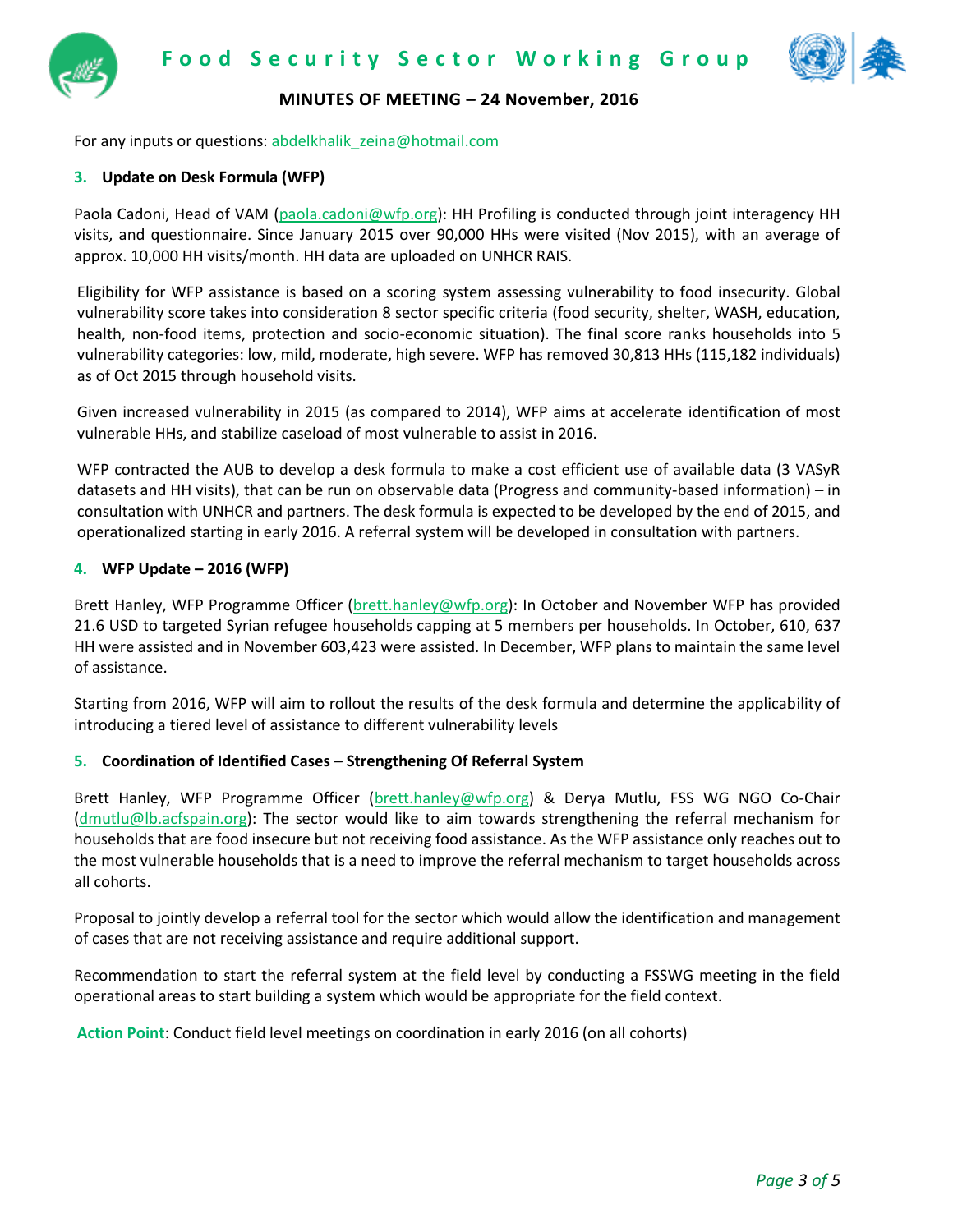



## **6. AOB**

# a) **Introduction of New WFP Sector Coordinator:**

Elena Rovaris, who has joined WFP Lebanon on 23 November will be replacing Line Rindebaek as WFP Coordinator for Food Security Sector Working Group from 30 November onwards (Email: [elena.rovaris@wfp.org,](mailto:elena.rovaris@wfp.org) Mobile: +961 76 320 649).

## b) **Update on MOA Donor Meeting:**

On Wednesday 18 November, MoA organized a donor meeting to present the new Agriculture Strategy 2014- 19. Please refer to:

[http://www.agriculture.gov.lb/Arabic/NewsEvents/Documents/MoA%20Strategy%202015-](http://www.agriculture.gov.lb/Arabic/NewsEvents/Documents/MoA%20Strategy%202015-19%20-%20English-for%20printing.pdf) [19%20-%20English-for%20printing.pdf](http://www.agriculture.gov.lb/Arabic/NewsEvents/Documents/MoA%20Strategy%202015-19%20-%20English-for%20printing.pdf) .

Many donors where represented and expressed their interest in agriculture and food security activities. The FSS WG was cited as the platform of choice to coordinate agriculture and food security activities. More info: Nadine: nkhalek [\(nkhalek@agriculture.gov.lb\)](mailto:nkhalek@agriculture.gov.lb)

## c) **Updated on the Framework for Action for Addressing Food Security and Nutrition in Protracted Crises:**

WFP informed that the Committee on World Food Security endorsed the Framework for Action for Addressing Food Security and Nutrition in Protracted Crises during its 42<sup>nd</sup> Session in October. WFP expressed appreciation for the inputs received on the CFS-FFA Checklist and informed that the inputs were being analyzed. Initial consultation with AUB has started on ways to advance the CFS-FFA in Lebanon. WFP encouraged participants to disseminate the document to relevant stakeholders and to apply the document when developing new strategies, programmes and policies. Please refer to: English [http://www.fao.org/3/a](http://www.fao.org/3/a-mo194e.pdf)[mo194e.pdf](http://www.fao.org/3/a-mo194e.pdf) or Arabi[c http://www.fao.org/3/a-mo194a.pdf](http://www.fao.org/3/a-mo194a.pdf)



Bruno Minjauw FAO Coordinator - Food Security Sector Working Group +961 (5) 924005/6/7 [Bruno.Minjauw@fao.org](mailto:Bruno.Minjauw@fao.org)

FAO Lebanon Tallet Al Rayess – Al Rayess Street, Baabda, Lebanon



Line Rindebaek WFP Coordinator - Food Security Sector Working Group +961 (1) 978775 [line.rindebaek@wfp.org](mailto:line.rindebaek@wfp.org)

WFP Lebanon 6th Floor, Block 3 Azarieh Building, Downtown, Beirut, Lebanon